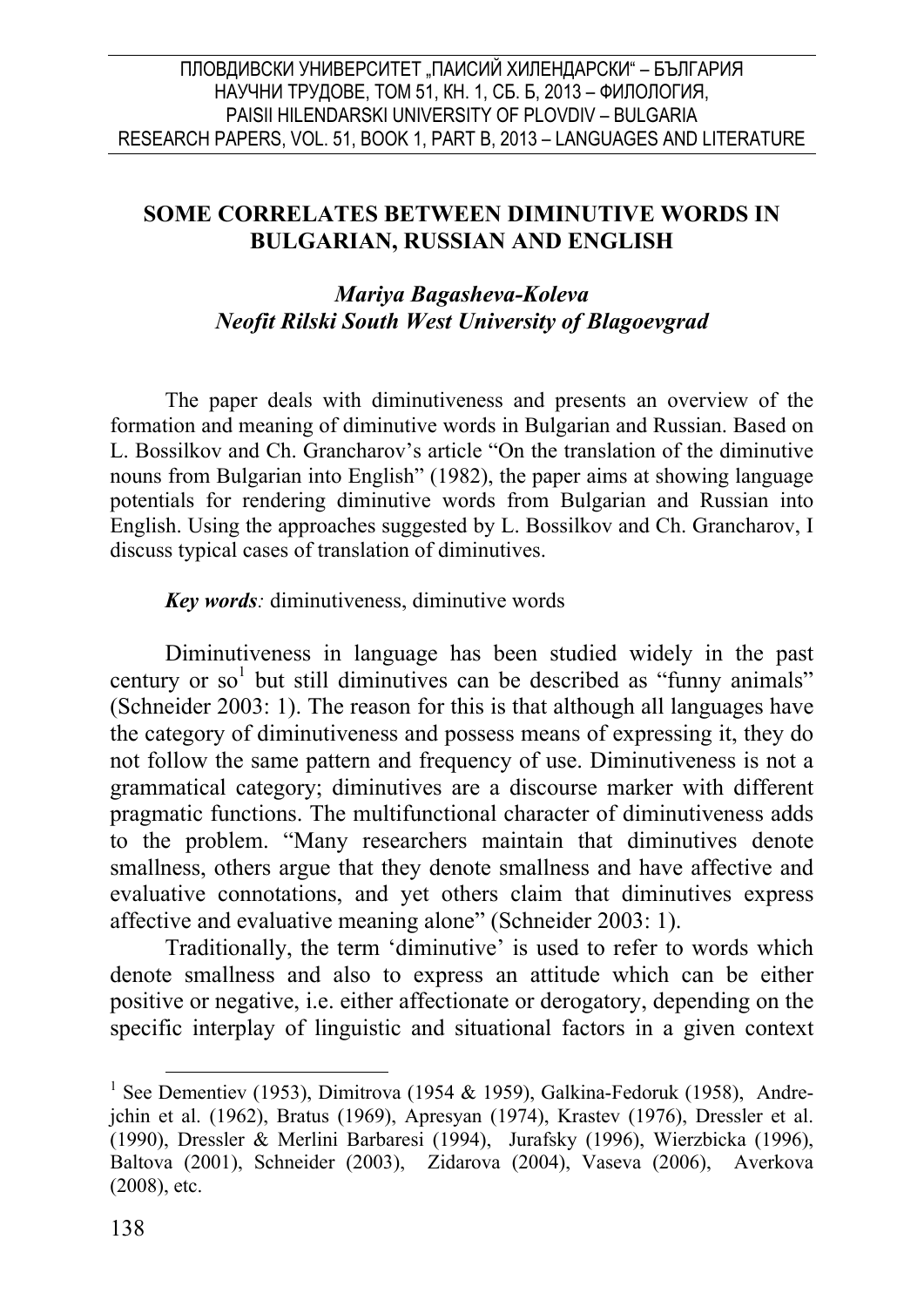(Schneider 2003: 4). As Schneider suggests, '"diminution" or "diminutivity" is a concept related to such concepts as quantification, qualification, modification, gradation, intensification, and evaluation' (Schneider 2003: 4).

Diminutives are found in many languages. However, their formation, function and usage vary depending on different groups of languages. As a rule, Slavic languages, such as Bulgarian and Russian, possess different suffixes for expressing smallness and dearness respectively. Generally speaking, diminutives can be derived from all word classes, but there is difference in productivity and frequency of occurrence.

According to *Gramatika na savremennija bulgarski knizhoven ezik* (*Grammar of Modern Bulgarian Standard Language*, (1993)<sup>2</sup>, in Bulgarian the word classes which can be turned into diminutives are the noun, the verb, the adjective, the adverb, the numeral and the pronoun. Diminutive forms are derived by means of suffixation.

In Russian, diminutives can be formed from nouns, adjectives and adverbs. Verbal diminutive forms are also possible, although they are not typical for the language. In contrast to Bulgarian, Russian has no mechanism to derive diminutive forms from pronouns and numerals.

 The noun is the word class which is most often diminuted. There are a large number of diminutive suffixes with very different shades of meaning which can be classified according to gender, declension, degree of expressiveness, etc. Most diminutive suffixes are multifunctional and are not restricted to only one gender or declension. Bratus (1969) identifies two functions of the diminutive suffixes in Russian – the function of formderivation and the function of word-derivation. In the first case, the diminutive suffix derives a new form of the same word by adding to it "supplementary expressive nuances: diminutiveness, tenderness, irony and so on" (Bratus 1969: 12). In the second case, the diminutive suffix derives a new word which becomes independent and has a different lexical meaning from the base word, e.g. "*ручка* двери (door-handle), *ножка* стола (table-leg), *носик* чайника (teapot spout), *косточка* сливы (plumstone), *хрусталик* глаза (the lens of the eye)" (Bratus 1969: 13).

In what follows, I am going to discuss some cases of rendering diminutive words from Bulgarian and Russian into English<sup>3</sup>. As in English

<sup>&</sup>lt;sup>2</sup> All Bulgarian and Russian citations are translated by the author.

<sup>&</sup>lt;sup>3</sup> While the author mentions other researchers observations about the fact that Bulgarian and specifically Russian diminutive suffixes are extremely rich in expressing various meanings of subjective evaluation (cf. Bratus 1969), the discussion below tends to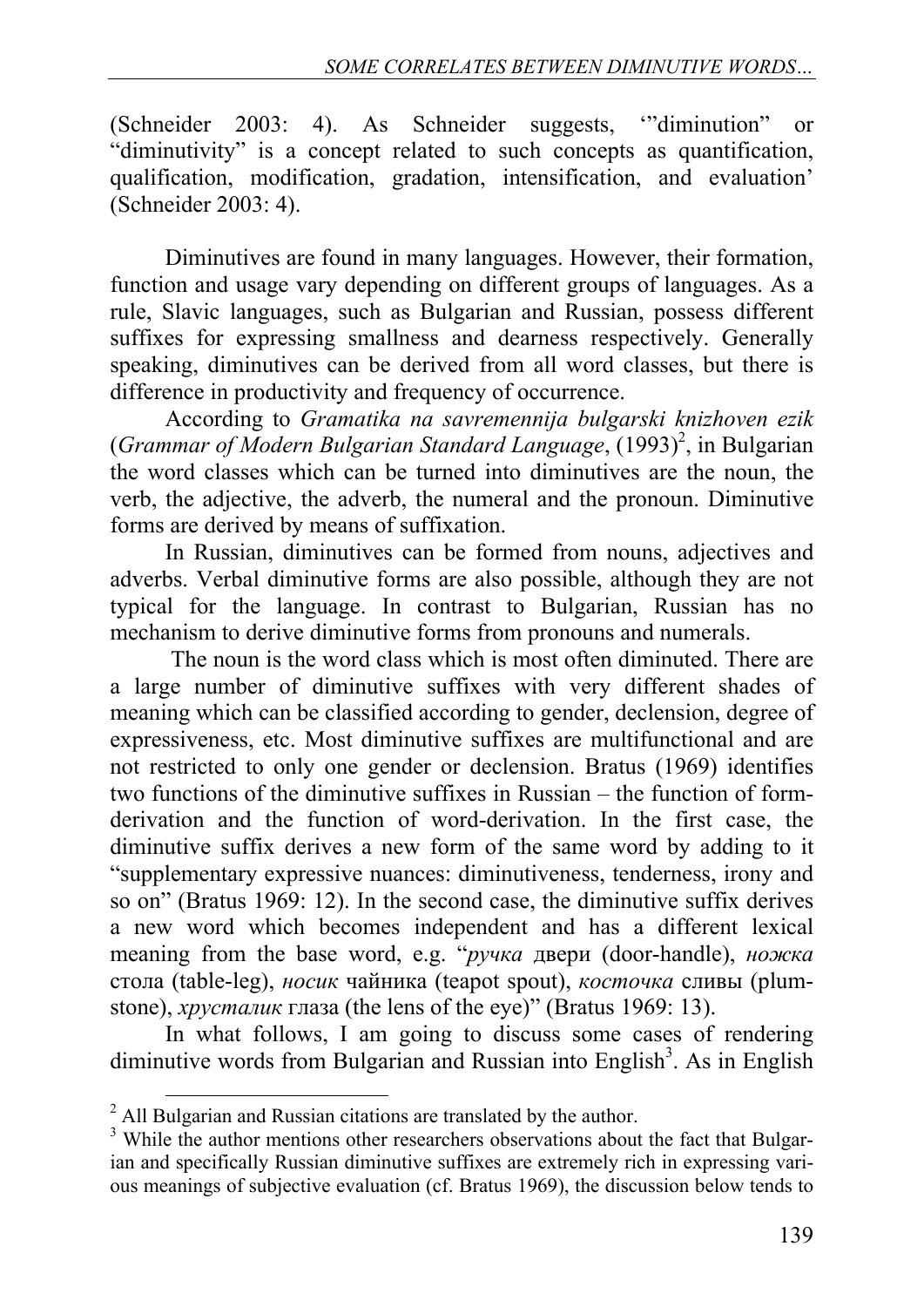diminutive words are mainly diminutive nouns derived by a suffix, diminutive nouns and their translation or rendering into English will be considered first. Bossilkov and Grancharov (Bossilkov, Grancharov 1982) in their article "Za nyakoi osobenosti pri predavaneto na bulgarskite umalitelni imena na anglijski ezik" ("On some specifics of rendering of Bulgarian diminutives into English" ) propose four approaches to rendering Bulgarian diminutive nouns into English: 1) by the addition of diminutive nouns, 2) by diminutive adjectives, 3) by noun phrases and idiomatic expressions, and 4) by some specific diminutive words. They also discuss cases when diminutive nouns are not translated into English and give account of the reasons for that. Having in mind the genetic closeness of Bulgarian and Russian, I assume that the same approaches can be applied to Russian-English translations of diminutive nouns.

1) Rendering diminutives by using diminutive suffixes is not a productive way of translating diminutive nouns and is considered to be the most uncommon. It is due to the fact that English has very few diminutive suffixes which cannot render the great variety of meanings which Bulgarian and Russian diminutive suffixes have. Moreover, diminutive suffixes in English denote mainly small size or young age of an animal, which is scarcely sufficient to express all the meanings of Bulgarian and Russian diminutives. Naturally, when an appropriate diminutive suffix exists in English, it will be used accordingly. E.g. *прасенце* – piglet, *агънце* – lambkin*, кученце* – puppy; "Ела тук, *гълъбче*." – "Come here, dearie" (Bossilkov, Grancharov, 1982: 40-41).

The translation of Russian diminutive nouns is even more difficult because Russian nouns may have more than one diminutive form. Bratus (1969) claims that there are more than thirty diminutive suffixes which can derive diminutive nouns in Russian with different emotive-expressive undercurrents. E.g. *книга* – *книжка* (with a nuance of scorn), *книжечка* (diminutive expressing smallness and tenderness), *книжонка* (disparaging diminutive), *книжоночка* (with condescension), *книжица* (with a nuance of irony and condescension) (Bratus 1969: 6). In English the noun "book" has only one form derived by a diminutive suffix which can be considered diminutive – book*let-* but this form has no emotive-expressive nuances whatsoever. Depending on the lexical meaning of the original word, on the

**.** 

focus on possibilities of using diminutive forms (or forms of expressing diminutiveness – e.g. noun phrase) in English when rendering a source (Bulgarian or Russian) diminutive form without considering the actual meaning that the diminutive suffix introduces. Thus the correlations suggested here are primarily based on formal (and not semantic) critera. – Editor's note.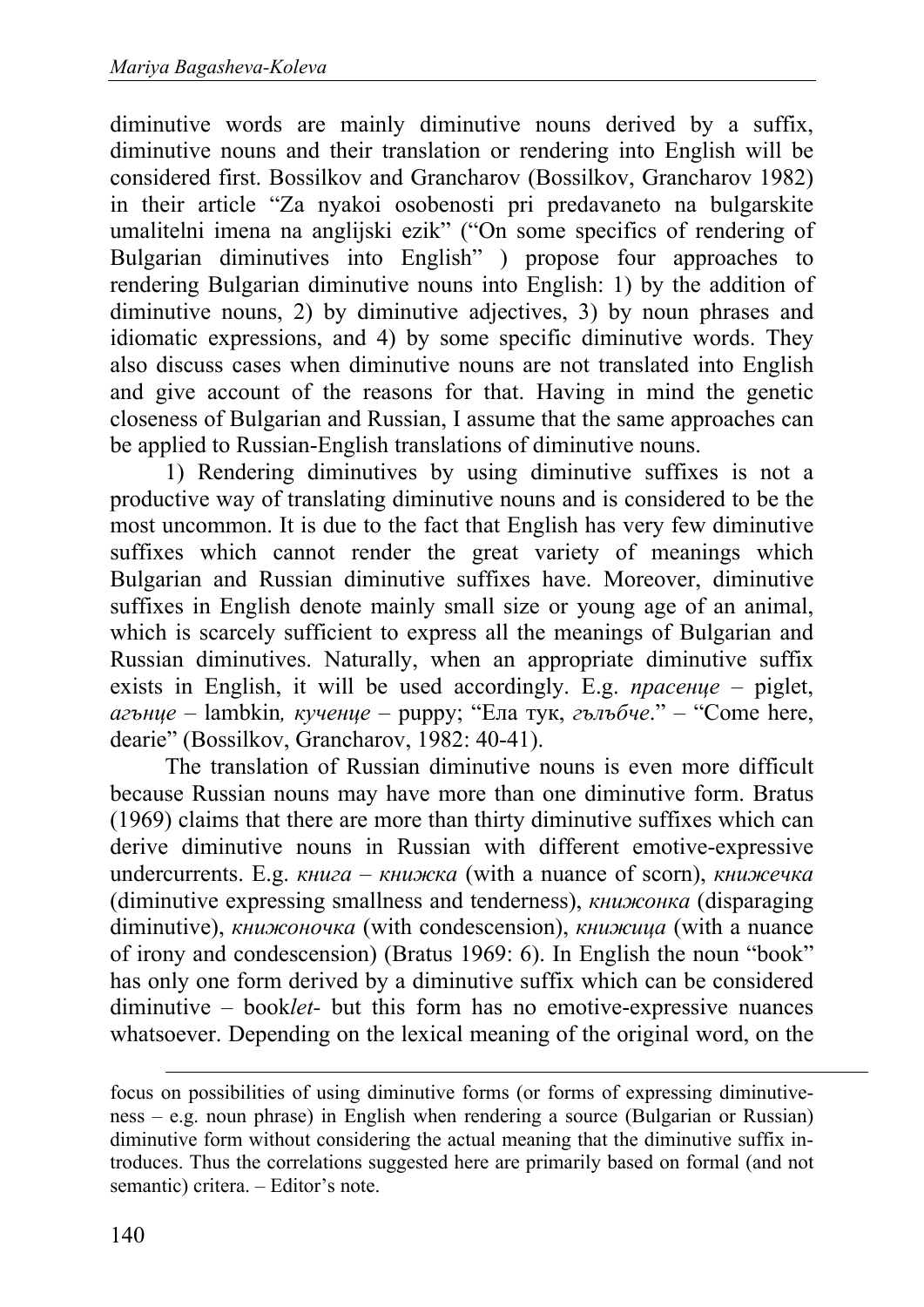context, situation and intonation, the same diminutive suffix in Russian may have different shades of meaning. E.g. the diminutive suffix *-ик*: *животик* (with nuance of tenderness)*, винтик* (smallness)*, студентик* (scorn)*, типчик* (with nuance of irony) (Bratus 1969: 7).

2) Rendering diminutives by combination of nouns and adjectives. This is the most common way to translate a diminutive into English. The adjectives which are often used are "small" and "little", as they usually render the idea of small size in English. There is a difference in meaning between these two adjectives. English usages of "little" include contempt ("you little so-and-so", female ("the little woman"), partitive/individuating ("a little water", "rest a little"), small type ("little finger" to mean specifically the pinkie), approximation ("a little tired"), and children ("my little ones") (Jurafsky, 1996: 38). A distinction is made between "little", which can occur in any of these senses, and "small", which usually occurs only in the central sense – "small size". All in all, "small" denotes "size", while "little" has diminutive and emotional meanings. They are not interchangeable, and can even be combined in one phrase, for example, "a small quiet little street" (малка тиха уличка).

Another adjective that very often is used to render expressive diminutiveness in English is "poor", which usually combines with an adjective expressing actual size and denotes animate referents. E.g. *сиромашинките* – poor young devils, *Найдичка* – poor little Nida. If used alone, "poor" may render sheer expressiveness, e.g. добичето – the poor beast. In Bulgarian, there exist many cases of redundancy, i.e. diminutiveness rendered by a diminutive suffix and combined with a diminutive adjective. This redundancy is usually not translated into English. E.g. *малки съндъчета* – small chests, *малко прозорче* – little window (Bossilkov, Grancharov 1982: 41).<sup>4</sup> Still, the phrase *a tiny little window* is also possible in English.

Adjectives that can express small size or emotive diminutiveness in English are *fine*, *thin, light, slight, narrow, minute, tiny,* etc. E.g. *слаба искрица* – a tiny spark, *тъничка чертица* – a thin stroke, *малки мустачки* – minute moustache,  $\partial$ ъждец – a fine rain, тънка жичка – a narrow strip (Bossilkov, Grancharov 1982: 42).

3) Rendering diminutives by other noun phrases and idiomatic expressions. Bossilkov and Grancharov (Bossilkov, Grancharov 1982)

<sup>4</sup> All Bulgarian and English examples are taken from Bossilkov, Grancharov: 1982 (see Bibliography).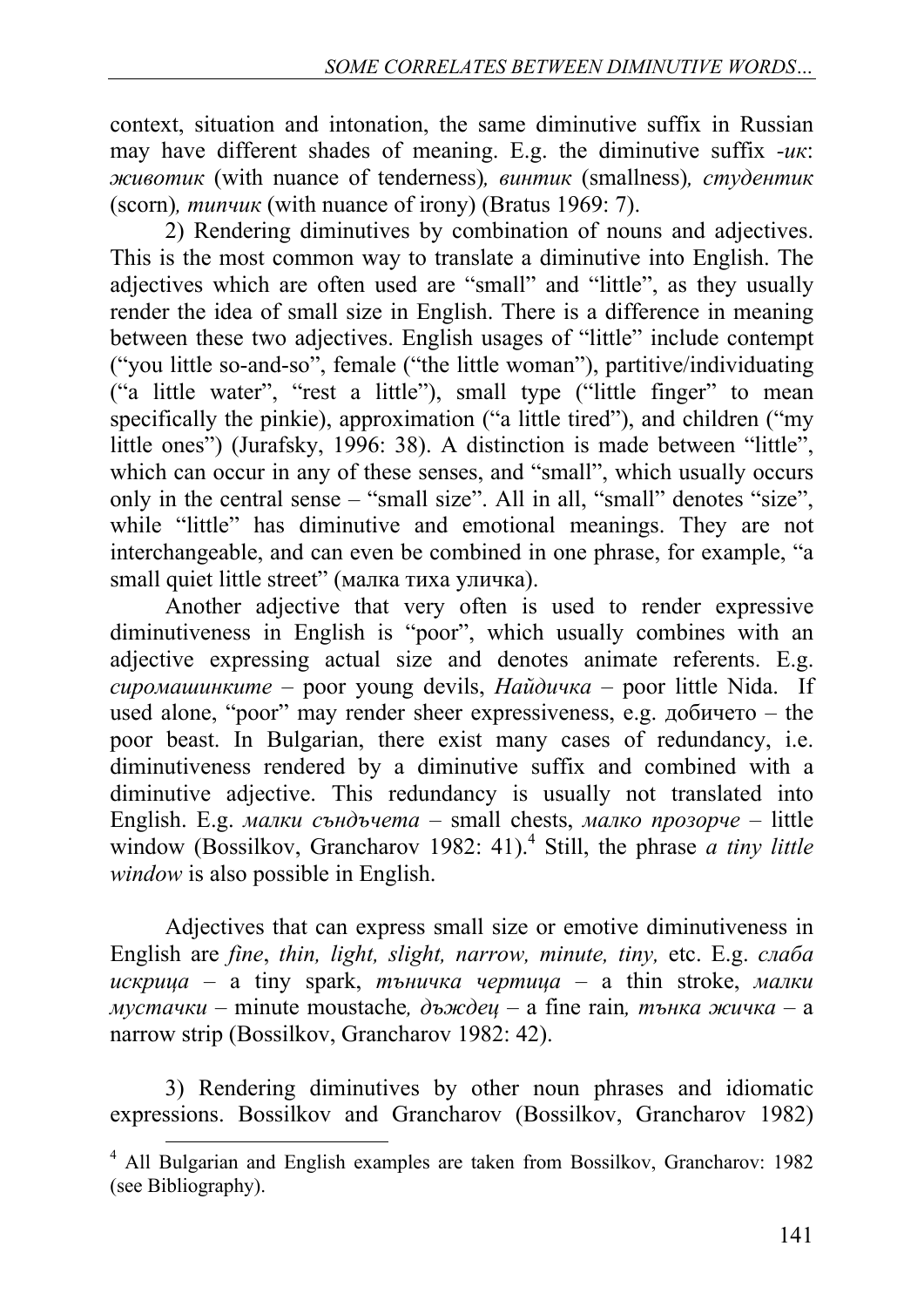mention two types of noun phrases which can render diminutiveness in English: 1)  $N1 + of + N2$  and 2)  $N1 + N2$ .

 $3.1)$  N1 + of + N2 – where N1 renders the idea of diminutiveness and modifies N2 which bears the lexical meaning, e.g. *железца* – bits of iron, *ветрец* – a gust of breeze/ breath of wind, *дъсчица* – a strip of wood, *ракийца* – a drink/sip of brаndy, etc.

3.2)  $N1 + N2$  – where N2 bears the diminutive meaning and modifies N1, e.g. *пастирчета* – shepherd boys, *селянчета* – peasant boys, *мече* – a bear cub, *кошче* – rubbish-basket, *ножче* – pocket-knife, etc. (Bossilkov, Grancharov 1982: 43 – 44).

 Rendering diminutives in English by means of an idiomatic expression is also possible. But the notion of diminutiveness is lost. E.g. ...всеки си правеше *сметчица*, надяваше се да му падне нещо. - …everyone…was hopefully scheming how to cash on it; Да ми изгориш *душичката*? – You will be my ruin; ...ще ги помете като *перушинки* – it'll wipe them off the face of the earth (Bossilkov, Grancharov 1982: 44).

4) Rendering diminutives by some specific words that bear the idea in their meaning. These are cases with objects of smaller size or young animals. While in Bulgarian and Russian diminutiveness of objects is rendered mainly by a diminutive suffix, in English there exist lexical words which have a connotation of small size as their component. E.g. стол*че*/стуль*чик* – stool, лист*енце*/листо*чек* – petal, пото*че*/руче*ек* – brook, рек*ичка*/реч*ка* – stream, кърп*ичка*/плато*чек* – handkerchief, ветр*ец*/ветер*ок* – breeze, etc. <sup>5</sup> (Bossilkov, Grancharov 1982: 44).

In cases when the noun denotes a young animal, in Bulgarian and in English there exist lexical words (predominantly referring to domestic animals or pets) which render the diminutive meaning without suffixation, i.e. by means of suppletion, e.g. овца – агне/ ewe – lamb, крава – теле/ cow – calf, кокошка – пиле/ hen – chicken, куче – пале/dog – puppy, etc. The diminutive meaning here is "young age." However, in Bulgarian, all these diminutive words can be further diminuted by means of suffixation and the resulting forms will have additional emotive-expressive meaning, e.g. агъ*нце*, теле*нце*, пиле*нце*, пале*нце*. Non-diminutive words denoting animals can also be diminuted by means of suffixation, but then the resulting diminutive form will either refer to small size of the animal or express affection, e.g. овч*ица*, крав*ичка*, кокошч*ица*, куче*нце*.

<sup>&</sup>lt;sup>5</sup> All Bulgarian and English examples are taken from Bossilkov, Grancharov 1982. Russian examples are in my translation.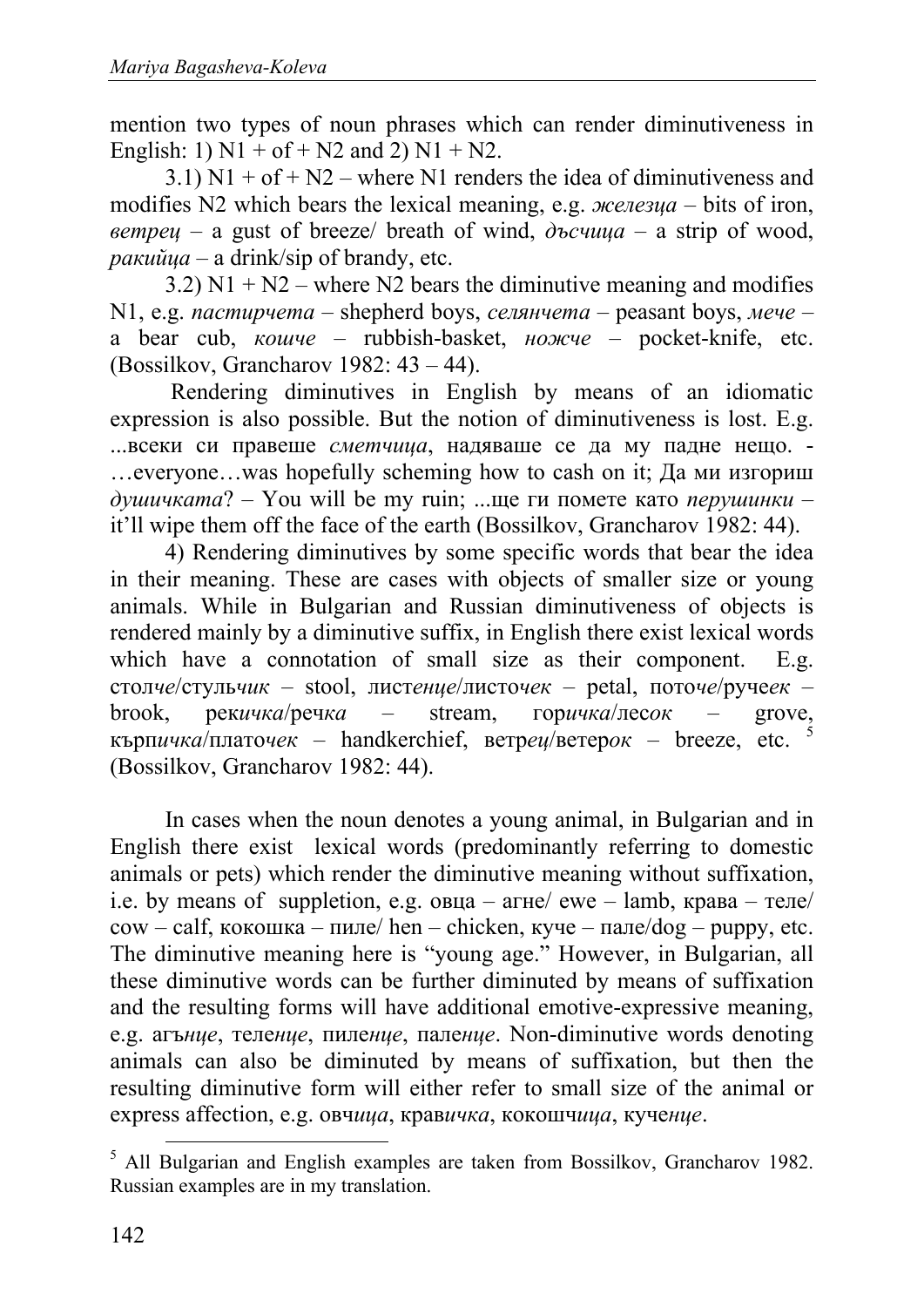In Russian, there are also lexical words denoting young domestic animals or pets, but, unlike Bulgarian, their forms are necessarily diminuted by a suffix, e.g. овца – ягнен*ок*, корова – телен*ок*, курица – цыплен*ок*, собака – щен*ок*.

Diminutive words of wild animals are derived by suffixation in Bulgarian and Russian, but by means of the combination of the lexical word *cub* and a noun modifying it in English. Compare мечка/медведь – ме*че*/медвеж*онок*, вълк/волк – въл*че*/волч*онок*; in English – bear cub, wolf cub.

In their article Bossilkov and Grancharov (Bossilkov, Grancharov 1982) state four possible reasons why diminutives are not rendered from Bulgarian into English by means of diminutive forms and they are the following: 1) when diminutives in Bulgarian have mainly emotiveexpressive nuances and their rendering into English by some of the suggested linguistic devices is extremely difficult; 2) when diminutives in Bulgarian have lost their semantic meaning and are not considered to be diminutives any longer, which makes their rendering into English unnecessary; 3) when the idea of diminutiveness is implied in the context; and 4) when the translator of a text considers rendering diminutives into English unnecessary.

On the whole, the noun is the most often diminuted word class in all three languages due to the fact that in Bulgarian and Russian it has the largest number of diminutive suffixes expressing an array of emotional meanings as well as physical smallness, while English diminuted words express primarily small size and rarely some emotional connotation. But in Bulgarian and Russian other word classes can be diminuted too, e.g. adjectives, adverbs and some verbs in Russian, and adjectives, adverbs, verbs, numerals and some pronouns in Bulgarian. This makes their translation a complicated issue. I can suggest some approaches to do this based on Bossilkov and Grancharov's study of rendering diminutive nouns into English (Bossilkov, Grancharov 1982).

The most usual way to render a diminutive adjective from Bulgarian and Russian into English is by using a non-diminutive adjective and thus losing the connotation of diminutiveness. As diminutive adjectives are mainly evaluative, i.e. expressing emotive-expressive attitudes can be rendered by some other means. E.g. миличък/ миленький – dear, лошичък/плохонький – bad, умничък/умненький – clever, чудесничък/ чудненький – marvelous. $^6$ 

<sup>6</sup> All Russian and English examples are taken from Bratus 1969. Bulgarian examples are in my translation.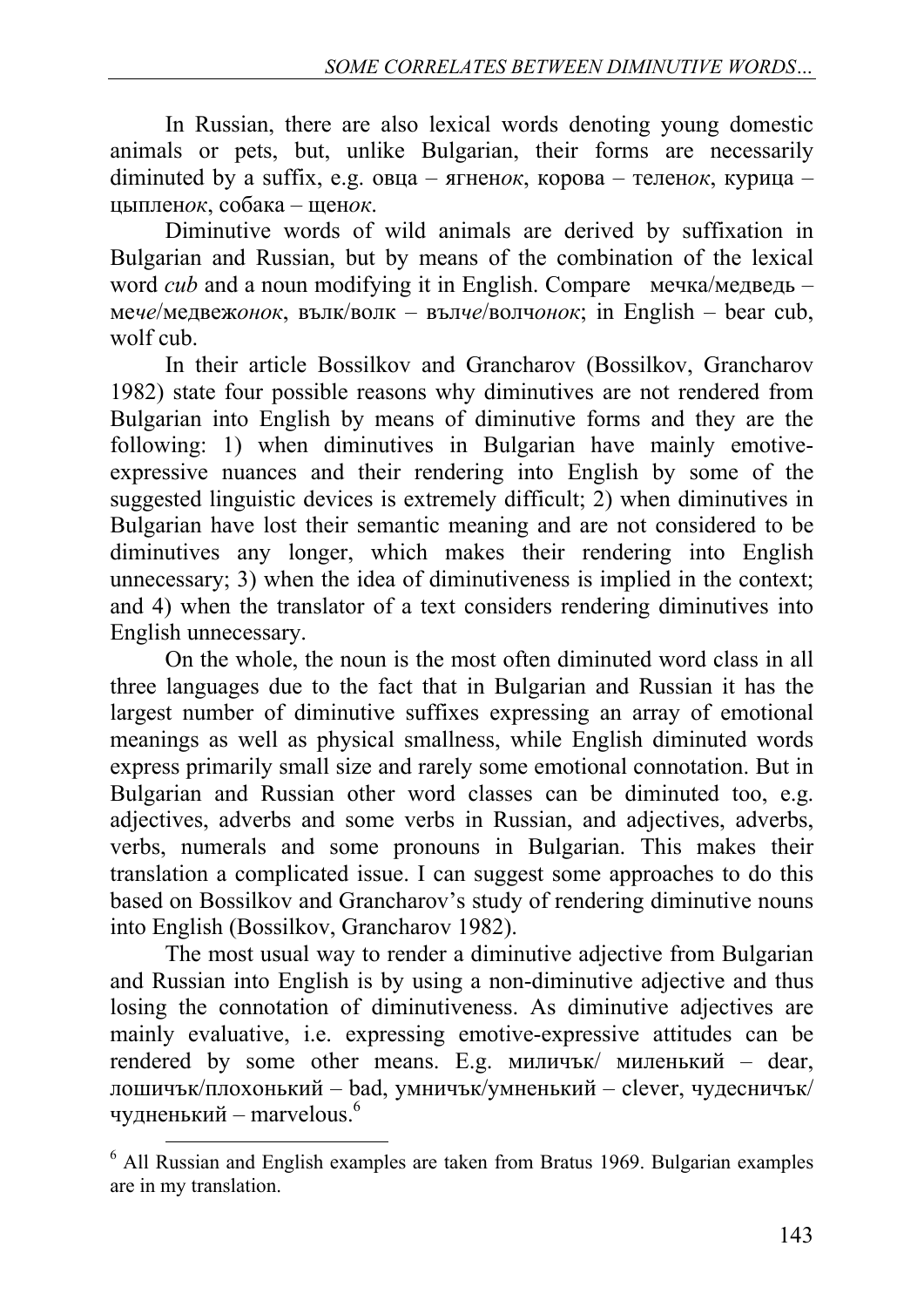Another way is to place a modifier before the non-diminutive adjective: this combination expresses either a low or high degree of the quality, and thus imparts to the adjective various expressive-emotive nuances, e.g. хитричък/ хитрeнький – *rather* cunning, горчивичък плод/ горьковатенький фрукт – *rather* bitter fruit, кратичко разказче/ коротенький рассказик – a *very* short story. In a noun phrase where both an adjective and a noun are diminuted in Bulgarian and Russian, a combination of non-diminutive adjectives may serve to render this meaning into English. E.g. мръснички ръчички/ грязноватенькие ручонки – *dirty little* hands, мъничко детенце/малюсенький ребеночек – *tiny little* child, старичко палтенце/ старенький пальтишко – *little old* coat. However, there exists a suffix in English which can be used to emotive nuances. It is the suffix *-ish* which added to an adjective expresses the presence of a given quality in a certain degree or gives the idea of "somewhat/fairly/approximately"+ adjective. E.g. скъпичка книжка/ дороговатая книжка – a *dearish* book, слабичка пиеска/ плоховатая пьеска – a *poorish* play, слабичък аргумент/ слабенький аргумент – *weakish* argument.

Diminutiveness of adjectives may also be rendered by idiomatic expressions or descriptively through the context. E.g. Она от страха еле живехонька осталась. – She was nearly dead  $\lceil$  lit. barely alive] with fright.

Although I have given various examples of diminutive adjectives both in Bulgarian and Russian, I must point out their rather different functions and frequency of use. While Bulgarian diminutive adjectives are basically expressive-emotive, the diminutive adjectives expressing negative qualities in Russian have a quite different meaning, i.e. they do not soften but rather intensify the quality they express, e.g. *подлый – подленький*.

Diminutives of adverbs are not commonly used in Bulgarian and Russian. Such forms basically render emotive-expressive nuances of tenderness and affection or nuances of condescension and irony. These expressive colourings are very difficult to translate into English, because adverbs in English are not diminuted. However, if one must render this connotation in English, it can be done by means of modifiers or intensifiers, by idiomatic expressions or descriptively. E.g. отдавничка/ давненько – *fairly* long ago, хладничко/прохладненько – *rather* cold, близичко/ близенько – *quite/ very* near; Мъничко закъснях./ Я маленечко опоздал. – I am *just a little* late.; В стаята беше тъмничко./ В комнате было темновато. – The room was *pretty* dark.; Студеничко ви е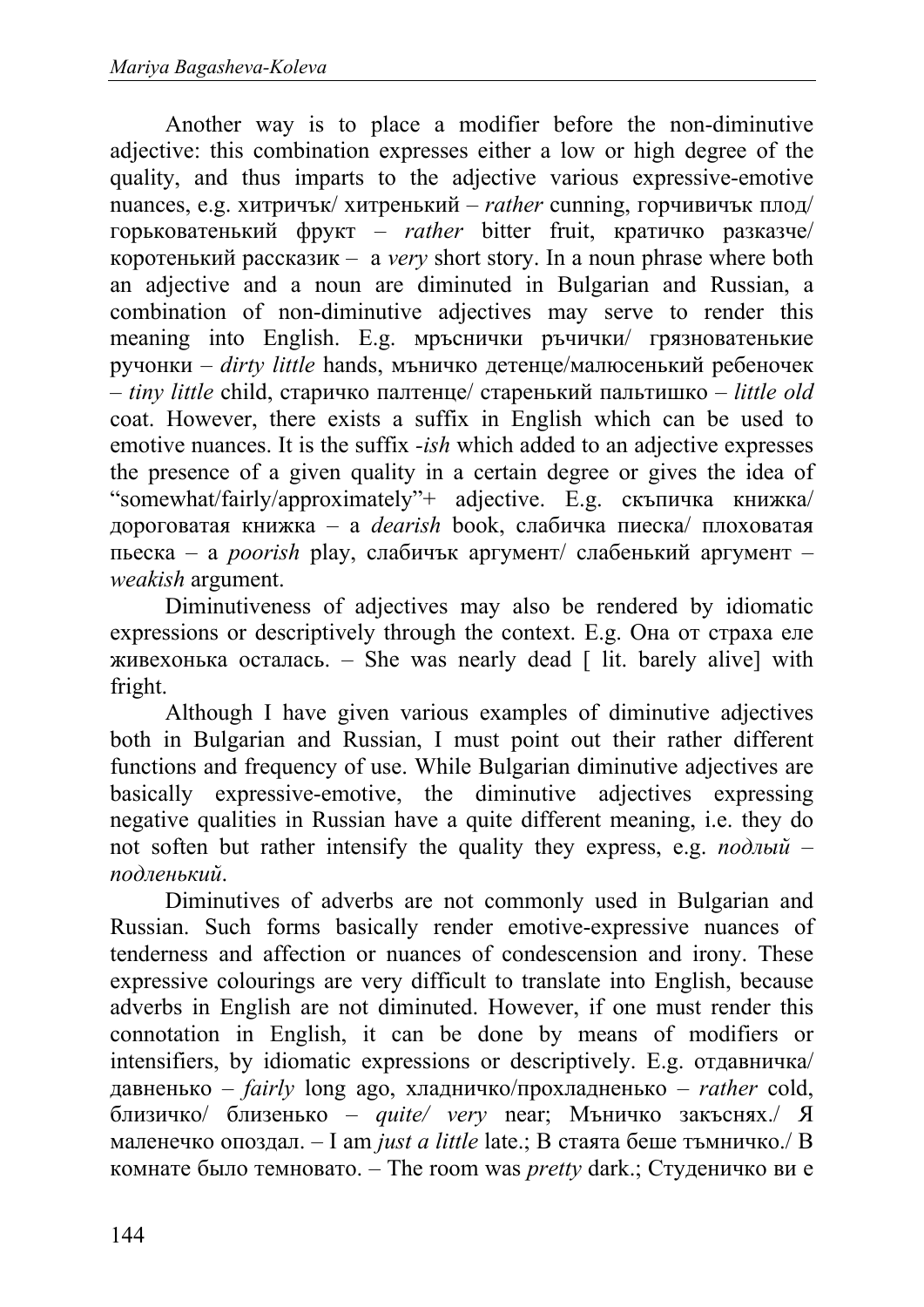тук./ Холодненько тут у вас. – Your place (house/apartment) is *a bit on the cold side.* Diminutive adverbs are not rendered into English, unless they are used by the author to give a stylistic description of characters and their speech. Generally speaking, modifiers of the type *rather, quite*, etc. perform diminutive function, softening the effect of the quality they modify. Most often diminutive adverbs in Bulgarian and Russian are rendered into English by non-diminutive adverbial forms. So in English this is done by using quantifying phrases.

**Verbal** diminutives are not very common in Bulgarian and Russian, mainly in child-directed speech and are not characteristic of either language. If they are used in texts, then it is the author's attempt to express a nuance of diminution of the action, i.e. an action very short in duration, which is reduced or has happened once only, e.g. бодна, тропкам, боричкам се; пийна, клъвна (Krastev 1976: 58). Purely diminutive verbal forms are not typical of Russian, but, as it seems, in certain contexts some verbal forms have the subjectively coloured nuances of diminutiveness (a diminution of the action), e.g. Он похохатывает (Bratus 1969: 53). In English, these subjective-expressive nuances can be rendered by **intensifiers** or by **adverbs** such as "gently", "slightly". E.g. Много ми се спинка./ Я хочу спатеньки. – I want to go to bed *so much/a lot*. ; Той куцукаше лекичко./ Он прихрамывал легонечко. – He was limping *slightly.* On the whole, diminutive verbs are translated into English without the notion of diminutiveness.

Unlike Russian, in Bulgarian **numerals** and **possessive pronouns** are also diminuted but these forms are considered to be colloquial. Diminutive numerals and possessive pronouns are translated just as numerals and pronouns respectively. If the possessive pronoun becomes substantivized, then it is possible for this form to be rendered into English by means of some informal or colloquial noun. E.g. *Моичкият* се прибра късно снощи. – *My hubby* came home late last night. It is possible for possessive pronouns in case of substantivization, and basically mainly for masculine gender.

Two things should be added to complete the analysis of the possible transformation of diminutive language patterns:

– It becomes clear that Bulgarian and Russian do not usually translate all diminutive forms into English. Even in cases when lexically the speech parts are translatable in their modified forms of belittlement they might not be translated according to the mechanisms described above for reasons of subjective and situational character.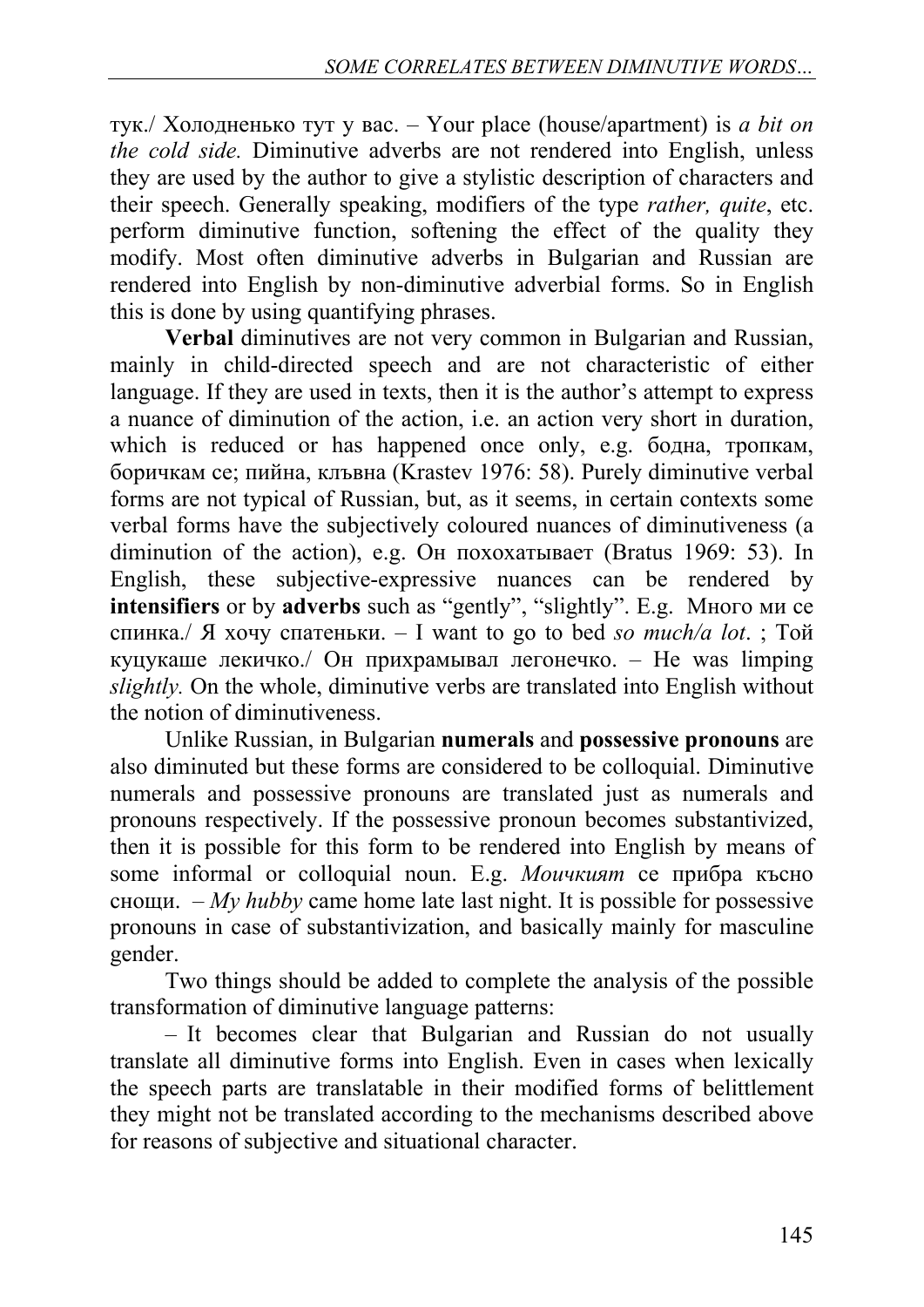– The cases when a text is translated from English into Russian and Bulgarian are practically not studied. Based on my experience of teaching English to Bulgarian learners of all levels and interests, I have observed the stable tendency of not considering all the markers of emotional language suitable to be rendered into diminutives. Thus the influence of urbanized and unified language use typical of modern English affects the use of languages such as Bulgarian and Russian.

In conclusion, I would draw attention to the fact that diminutiveness is not a grammatical category of language. Diminutives are morphosyntactic forms and structures which express stylistic and pragmatic functions in language. They are not independent lexical units either, but are derived from certain parts of speech and are characteristic of speech. Their function depends on the social, cultural, and individual uses of language. Some languages (like Bulgarian and Russian) use diminutives very often in different contexts and have a range of devices to derive diminutive forms with various emotive-expressive nuances. Other languages (like English) are not characteristic for having diminutives. Thus, rendering diminutives into English becomes rather complicated due to the fact that there are very few diminutive forms.

In my article I have tried to show possible ways of translation of diminutives from Bulgarian and Russian into English and to explain the reasons why in some cases this is not possible. On the whole, although English is limited in linguistic devices to form diminutives, there are other mechanisms to express diminutiveness and preserve, to some extent, the emotive-expressive nuances implied in a text.

# **LITERATURE**

- **Andrejchin, Kostov, Nikolov 1962**: Андрейчин, Л., Костов, Н., Николов, Е. *Български език (за институтите за начални учители)*. София: ДИ "Народна просвета", 1962.
- **Apresyan 1974**: Апресян, Ю. Д. *Лексическая семантика. Синонимические средства языка.* Москва: Наука, 1974.
- **Averkova 2008**: Аверкова, О. В. Перевод уменьшительно-ласкательных суффиксов с русского языка на английский. Учебный центр "ИДОПП УГТУ-УПИ", 2008. http://ucs-ustu.ru (10.10.2013).
- **Baltova 2001**: Балтова, Ю. Словообразуване и текст [в славянските езици]. // *Списание на БАН*, 2001, №2, 13-16.